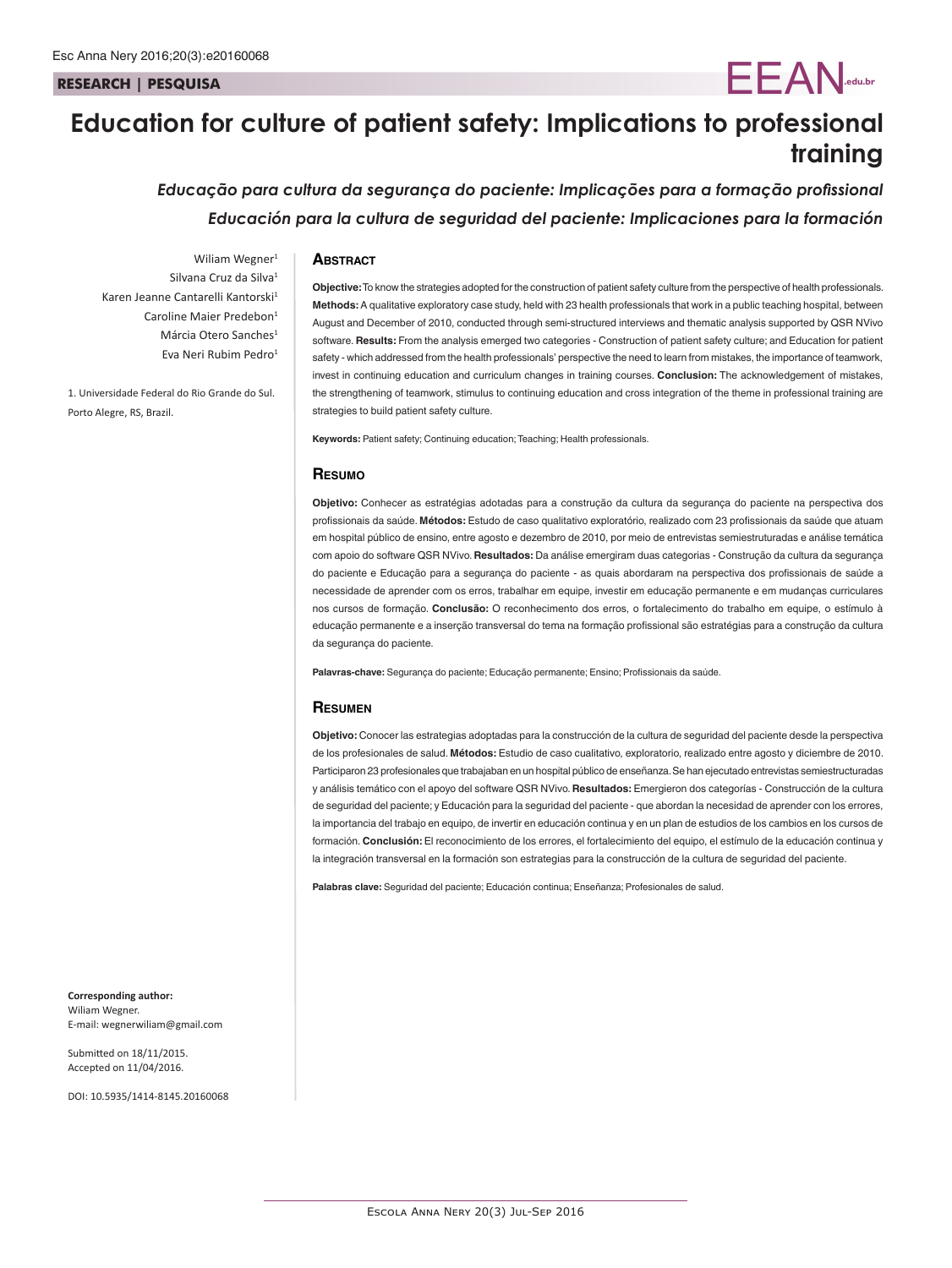# **INTRODUCTION**

The field of patient safety has completed more than a decade since the publication<sup>1</sup> that leveraged the discussion of the theme and several achievements have been reached in that time interval. Investments in research on patient safety and quality of care have greatly increased, and the theme had global projection. Initially, professionals worked the subject in isolation with minimal contact with the healthcare team. However, it was found that most errors and failures in health were related to the communication process and teamwork, being necessary to strengthen these important pillars of care. From this, it was possible to sensitize professionals to new arrangements in the team and encourage the ability to analyze their work, which can cause a change in the patient safety culture<sup>2</sup>.

In this context, the World Health Organization (WHO) mobilized towards the issues of patient safety and quality of healthcare from 2002, at the World Health Assembly. In 2004, was created the first edition of the World Alliance for Patient Safety, which turned to the making and the development of policies and practices in support of patient safety to all WHO member countries<sup>3</sup>.

In this way, actions have been undertaken to raise awareness and evaluation of security situations. However, it is also necessary to understand better, obtain evidence and knowledge in a collective way about patient safety, in addition to promoting and supporting the development of the theme on health services<sup>3</sup>. Furthermore, the magnitude of this problem highlights the importance of developing proactive attitudes towards safety. The transformations begin to have effect and result from changes in practice, which need to happen in the short term<sup>4</sup>.

In Brazil, nursing has assumed the role of precursor in discussions about patient safety, particularly in studies involving medication errors. These surveys, being from the core of nursing, address various stages of that process and the results include other actors, such as pharmacists, doctors, pharmacy technicians, among others<sup>5</sup>.

The Brazilian Network of Nursing and Patient Safety ("REBRAENSP") is a collaborative network, linked to the Pan American Health Organization (PAHO) and WHO for the development of nursing. The REBRAENSP promotes the theme in Brazil since 2008 and has collaborated to the leading role of nursing in the construction of safe and quality care in health attention<sup>4</sup>.

The health team, and specifically the nursing team, has a huge responsibility in the prevention of complications caused by adverse events in healthcare practice, which are part of the health area's daily routine<sup>6</sup>. However, health professionals are still little orientated in their training to work as instruments to deal with errors, mainly because these are associated with feelings of inadequacy, guilt, shame and limited scientific knowledge. In addition, there is the fear of legal, ethical and social punishments that characterizes the professional not prepared for safe care.

The first step to prevent the error in health is to admit that it is possible and is present in care. From this, health professionals need to understand the types of adverse events, their causes, consequences and contributing factors. The notification and registration of adverse events serve subsidies for critical analysis and decision-making, which aims to eliminate, prevent and reduce those circumstances of daily health care7 .

In addition to the notifications, some teaching strategies can be used, including the Permanent Health Education (PHE), as well as the insertion of the theme in the training of professionals. As for PHE, it is understood as an essential proposal for change in work and their relationships in the industry, which could be a place of critical performance, reflective, purposeful, committed and technically competent. This is a medium and long-term goal to qualify attention by questioning patient safety $^{\mathrm{s}}$ .

Education for patient safety is a WHO recommendation, which suggests the inclusion of the theme in the curricular grids of all courses of the health area. An important aspect is that in this area the future professionals are prepared to get it right, because from the premise that the work will be free of errors, incorporating the notion that to error is something unacceptable. This aspect needs to be reviewed urgently in health education. Patient safety needs to be problematized and discussed seriously and responsibly, being essential to train future professionals for the prevention of adverse events and develop in them a culture of patient safety.

In this sense, the culture of patient safety can be understood by different frames of reference, in this study is defined as a value, attitude, rule, beliefs, practices, policies and behaviors of staff, institution, health professionals and the patient, replacing the guilt and the punishment for the opportunity to learn from failures and improve healthcare. From that understanding, the health team should be guided by a commitment emanating from the health facility guidelines, in which each member and the group as a whole follow the same standards/safety protocols with shared responsibilities<sup>9</sup>.

It is noticed that the health care context adds numerous cultural issues, especially in the hospital environment, which can interfere with patient safety such as: hierarchy of positions, the medical professional extolling, focus centered on the disease, individual mistakes, punishment of professionals, hiding of care failures, inadequate or outdated practices, among others. Building partnerships and commitments is shown as a way to stimulate the development of a safety culture in the institutions $3$ .

It is necessary to change the current view of the failures involved in the process of care and insert this fundament in the debate themes of everyday services and also in the training of professionals. The culture of patient safety must be incorporated and stimulated in organizations as an essential foundation for safety healthcare and the development of best the practices in the assistance5 . The patients and their families need to be secure when seeking assistance in the health service and professionals can be facilitators of this security through the adoption of better practices.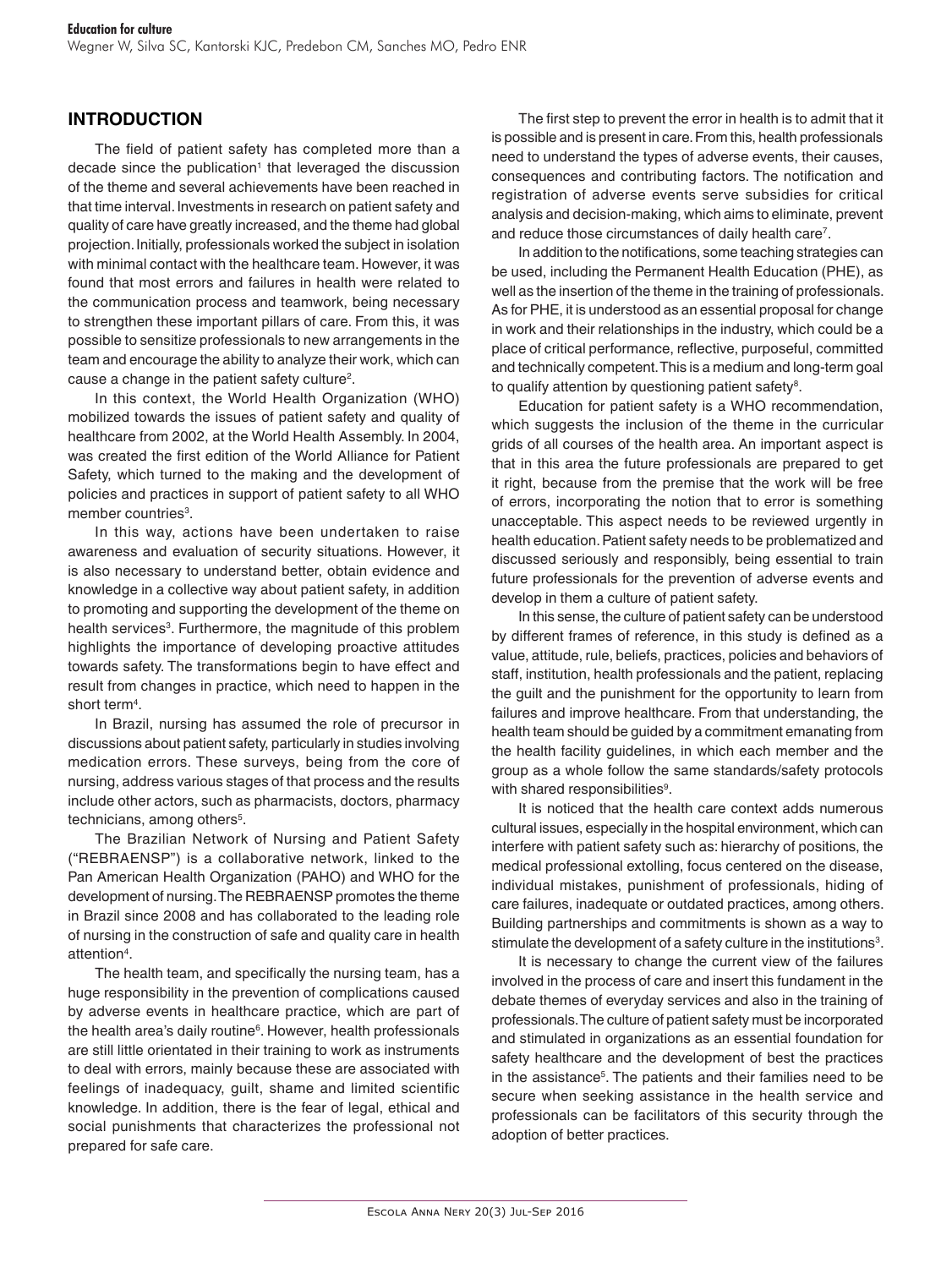Based on the above, the guiding question of this study was: what are the strategies used by health professionals to build the patient safety culture? And as objective to know the strategies adopted for the construction of patient safety culture from the perspective of health professionals.

# **METHODS**

Exploratory study with a qualitative approach<sup>10</sup> of the type case study, which is pertinent to contemporary phenomena investigations inserted in contexts of real lives, when there is little or no control over the events<sup>11</sup>. The studied case were the circumstances of care in pediatric patient hospitalization units referred to the doctoral thesis, whose results were published in 201212. It was conducted in Pediatric Hospitalization Units of a Public, General and Teaching Hospital in southern Brazil, between August and December of 2010.

Study participants were 23 health professionals, including: doctors, medical residents, nurses, nurse residents, nursing technicians. The choice of these categories is due to the characteristic that these professionals are usually more present in the care of hospitalized children. Inclusion criteria were: medical professionals, nurses and nursing technicians with more than six months of work experience in Pediatrics. Exclusion criteria refers to professionals who were out of work in the data collection period.

Individual interviews were held in the room next to the hospitalization units, ensuring privacy of participants. Conducted through a semi-structured script which featured issues related to strategies adopted by professionals for the guarantee of the construction of patient safety culture and educational activities that could work together to spread the subject in the searched institution. It was considered the ending of the collection of the information from the criterion of empirical and theoretical data saturation<sup>10</sup>.

The data were operationalized by the thematic content analysis in three stages that enable the understanding of the phenomenon studied: Pre-Analysis, Material Exploration and Processing of Obtained Results and Interpretation<sup>10</sup>. It was used the QSR NVivo software, version 7.0, as a tool for organizing information.

For the purpose of preserving the anonymity of the participants, these were coded by letters, followed by numeric digits, representing the order in which they were interviewed. The letter P was adopted for health professionals. Thus, it means P1 as health professional 01, and similarly until the number 23.

The study followed the Guidelines and Regulatory Standards for Research in Human Beings, of Resolution 196/1996 of the National Health Council, effective at the time, and it was approved by the Research Ethics Committee of the Hospital de Clínicas de Porto Alegre under the number 100085. The participants signed an Informed Consent in two counterparts.

## **RESULTS AND DISCUSSION**

The analysis of the information made it possible to know the strategies adopted in from the perspective of the health

professionals for a change of patient safety culture. It were identified two thematic categories called: construction of patient safety culture and education for patient safety.

These categories have address the importance of the error as a source of teaching, of teamwork, research consumption, the move to a care model guided by integrity, the continuing education and curriculum changes in training courses for health professionals.

## **Construction of patient safety culture**

Study participants highlighted the recognition and identification of errors as an important step for the development of a safety culture in the pediatric hospitalization units. Making of the mistake a source of teaching and warning was a conception present in the statements:

> *We have the freedom to talk and detect the proper error and correct it [...] But there are cultural differences in people trying to hide their mistake in order to not undermine themselves. We are policing ourselves a lot here [...] even the good professional misses. Not because you made a mistake, you are a professional bad, a bad person. We say that only those who work make mistakes, who does not work does not make mistakes. (P23)*

> *If we do something wrong or we see another colleague doing something wrong, that people can accept that there is a limitation and that this can happen, but at the same time be able to continue from the mistake happened because persisting in error does not contribute with anything. (P16)*

The ability to accept the possibility of an adverse event to materialize is one of the first actions to be taken by health professionals who want to develop into a culture for the safety of hospitalized children. Participants emphasized that admitting the failure is an attitude encouraged and stimulated in the research institution, mainly to prevent hiding and denial of the team in face of a caring condition which produces an adverse event.

The error communication and its notification are considered positive attitudes and important for the development of a safety culture. As adverse events are registered, there will be more chance to correct and prevent its recurrence<sup>13</sup>. Therefore, it is imperative that the presence of a non-punitive culture in which a systemic approach to error is applied<sup>14</sup>.

In this sense, the conception of the error as something collective can demonstrate a breakthrough in cultural change, being exposed by one of the participants:

> *You must see that the error is not only individual. It can happen, we as a team should try to sit down and talk more about it, what you think you might have been different? [...] I was wrong to not do this, to do a different exercise. We only stop to think about it when it happens, a person after an error is very sad, it is a pain. (P23)*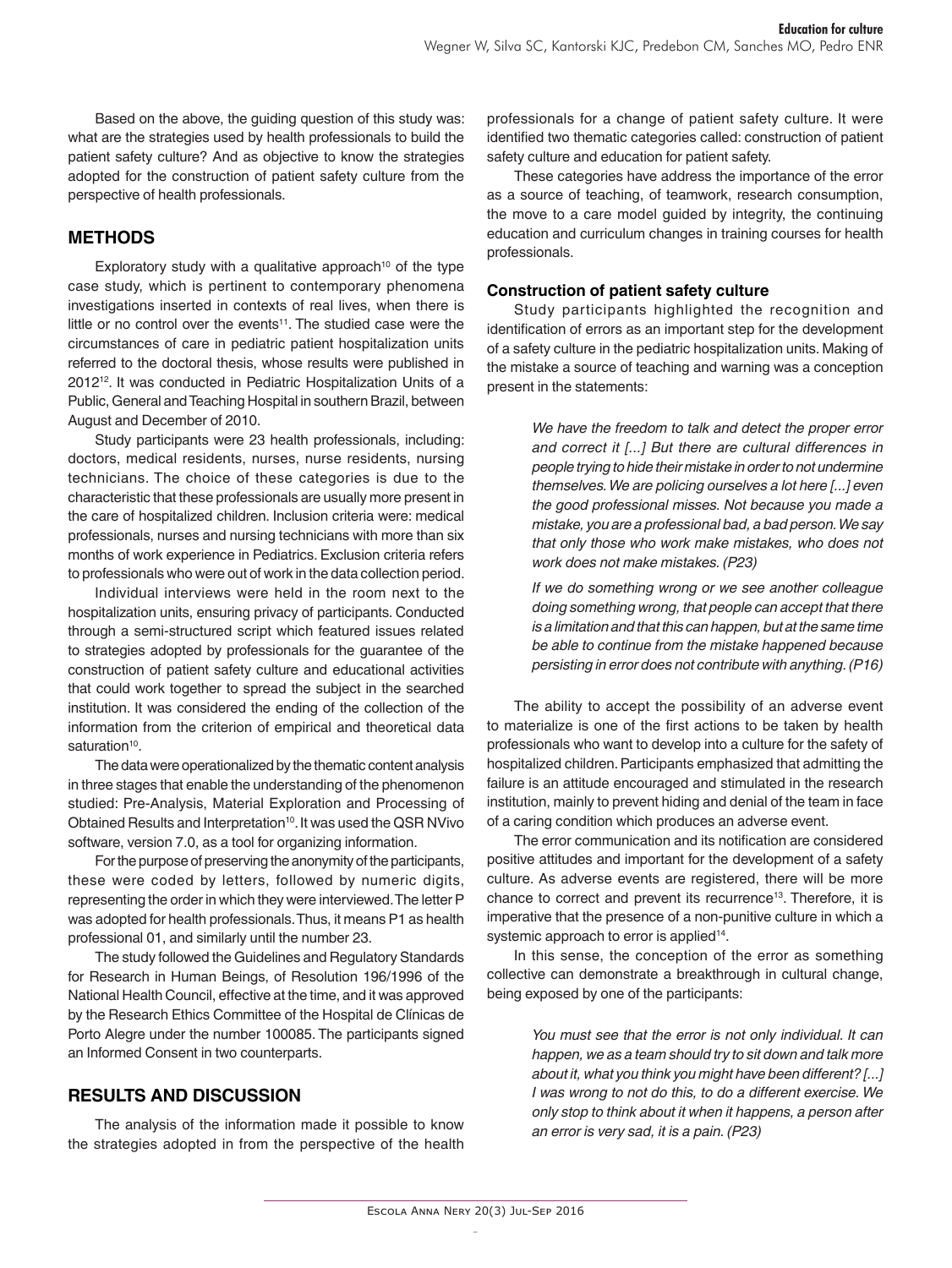The health team should pursue this co-responsibility among its members, so the interdisciplinary work proposes such understanding. The culture of patient safety aims at a practice transformation in understanding what work in the health team is and what is the core of its activity.

As all health professionals improve the idea of collective responsibility it will be possible to move towards a patient safety culture. In this sense, it was identified that in order to promote patient safety it is needed to promote a good relationship and cooperation in the team, with unity, respect and motivation<sup>15</sup>.

Therefore, the teamwork is a prerequisite for patient safety. The participants stressed that the attention and the union of health professionals, have the same interests, enhance patient safety.

*As we work as a team, everyone has to be aware. (P5)*

*I consider it quite safe, because we work with a multidisciplinary team. So on several levels we can detect problems and act on these issues, even if something pass by medical prescription, it arrives at the pharmacist who is a highly qualified professional, which normally evaluates and tells us to look back [...] In level of care, we also have the same job with the nursing staff, with psychology team, social service team [...]. (P16)*

By involving cultural issues, patient safety is not an individual problem, nor a single professional category. However, it corresponds to a transformation process at the institutional level, with their managers and also with the Brazilian health system.

The multidisciplinary team of health workers, when they can carry out their activities in an interdisciplinary way, is acting in the interests of patient safety. The formation and development of professionals, combined with a close relationship to the patient, are potential to secure attention<sup>16</sup>.

Professionals are familiar with innovations in their field of knowledge, and this is a favorable aspect so that patient safety is an object of study, in a way that we can understand the characteristics and peculiarities of this phenomenon. The participants agree with this understanding:

> *Anyway, that you update yourself you will be protecting your patient. [...] You can look at this issue in different ways, and all will result in patient care. I think that discussing this subject, speak and expose to the entire multidisciplinary team, the role that belongs to each one on the measures of protection and safety of the child [...]. (P6)*

> *It is an evolutionary and individual thing, but it needs to be said. So, I think training, talk to the person, speak, insist, and the people, even if not identified the error, they can say "Did you see that?" and go ahead. You have to resume and never let the error be perpetuated; it is the worst thing that can happen in the work [...]. (P16)*

The consumption of the surveys can be a second step towards a patient safety culture. It is recommended that health professionals be influenced by curiosity and share with the health team the questions about the circumstances of promoting care of adverse events.

The WHO indicates that research on this theme are recommended, since the number of losses to health care<sup>3</sup>. Health and teaching institutions could direct their researches to find evidence about the systemic failures that threaten the care of their patients<sup>13</sup>.

The patient safety culture brings many conceptual changes and practices to the health area. One of them is linked to the implementation of the biomedical model that values the biological rather than the human being. Hospitalized children can be often perceived as a mere object of intervention for health professionals. However, despite studies and programmatic guidelines that show the importance of comprehensive care, the child needs to be seen and treated in its singular dimension of a developing human being. Study participants share that it is required another methodology of health care for the hospitalized child, as described in the reports:

> *I perceive that medicine is very interventionist, too much examination, little conversation, little physical exam, little clinical and laboratory examination. I am going against this paradigm that is exam, medication [...]there are things that have to be examined, have to be done here, it has to be now, but whenever possible we have to give discharge, minimally treat or not treat. (P17)*

> *It is not just deliver the baby to mother to care, I think I have to get over there, look, see all that is happening and how this mother is [...]. Sometimes they [companions] are kind of impatient annoyed with the babies, and you have to intervene too, we ask for calm, to go for a walk, relax [...]. You have to take care of the family and the baby as a whole. (P9)*

Study participants explained that the care of hospitalized children must include the companion/caregiver as a service user. Moreover, it is essential to include lightweight technologies such as hosting, active listening, touch, playfulness, humanization, among other devices for the care of the patient.

However, these attributes are not yet sufficiently discussed and incorporated in the health units, since its inclusion is still a characteristic of each professional. To change this practice, it is necessary to emphasize the need to rethink the traditional model of healthcare for hospitalized children and adolescents, strengthening the humanization of assistance<sup>17</sup>. Still is considered necessary to include in the curriculum discussions about humanization and users' rights in health services, both related to patient safety.

In this sense, it is emphasized that changing the care model for the comprehensiveness is a need for the development of a user safety culture in healthcare services. Therefore, the field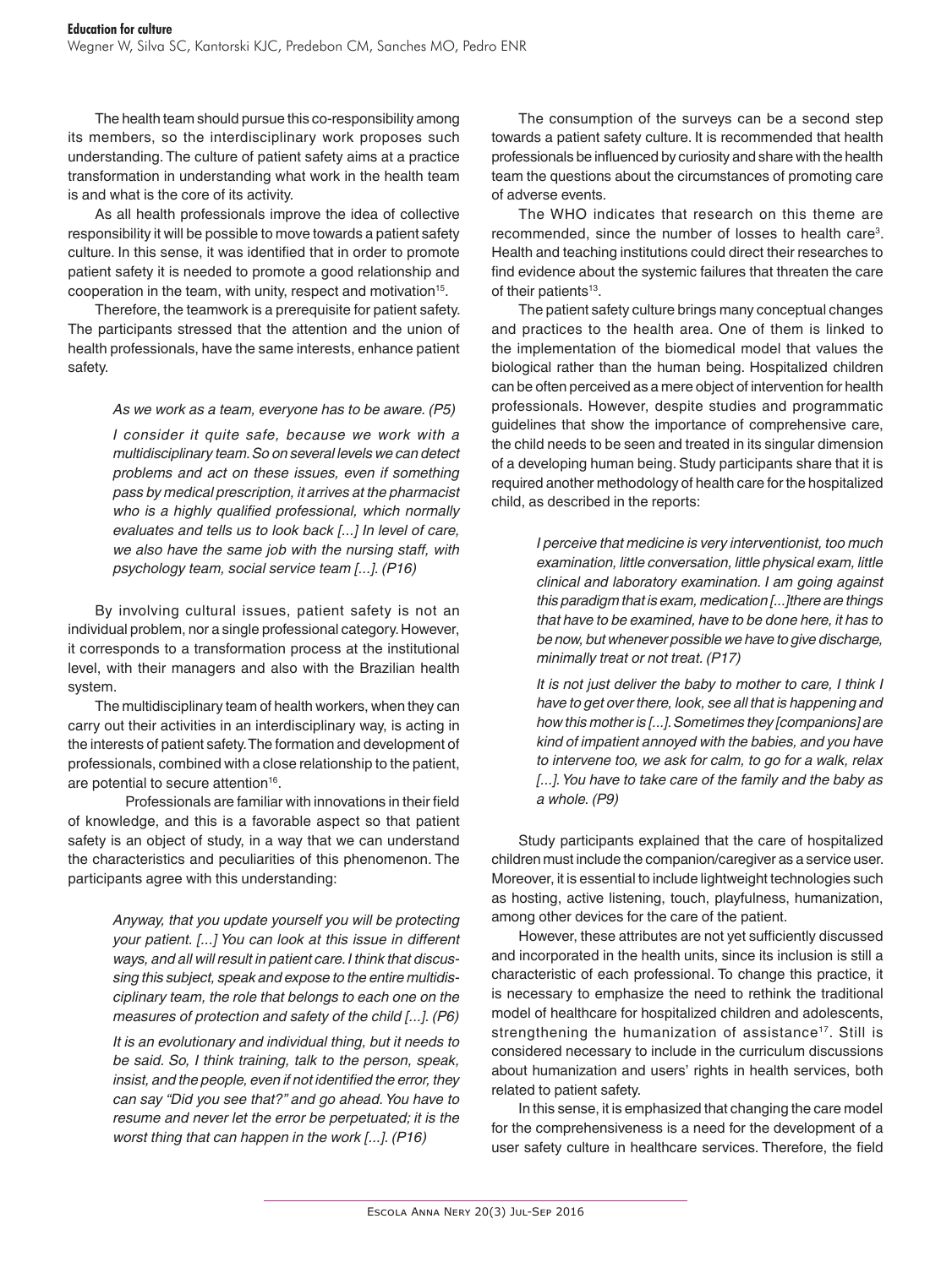of education translates as one of interfaces able to develop strategies for safety culture.

## **Education for patient safety**

The professionals who participated in this study expressed a traditional view of the teaching/learning process, being the in-service training and the continuing education the most mentioned strategies for deployment of a safety culture. The participants still discussed the need for changes in the training of the health professional and the reformulation of the curricular structure of undergraduate and medical/multidisciplinary residency programs.

The in-service training through lectures, theoretical courses and classes are educational possibilities suggested by respondents to present the issue of patient safety. They add that the training is a method for professional qualification and content review, and may also be a way of preparing the companion/caregiver for sharing the care with the health team.

> *Security is very similar to training. I think that the more trained you are, the safer you became and more aware of your actions. (P3)*

> *I think there should be made more lectures on these cares, both with the team and the family members [...]. I think we need more lectures talking about it, guiding more, right? I think it could be very interesting. (P12)*

> *From time to time, I think there must be a recycling, a feedback of techniques of medication administration, on child care in the hospital, I think from time to time there should be a training. When you work for a long time with people in the same function, in the same things, it becomes an automated thing and then, maybe, you do not pay attention to what you are doing [...]. (P13)*

It is evident in the speeches the need for changes in the pedagogical project of healthcare practices. Currently, active methods of teaching/learning process have been shown favorable and effective in the training of health professionals. The permanent health education is a strategy that has been implemented in the research institution, enabling the theoreticalpractical perspective, the redesign of the fundaments and concepts of health professionals focused on patient safety culture.

The circles of conversations are already results of these transformations that have been taking place in the institution, with the introduction of PHE as teaching methodology for health professionals. Participants exposed that to share experiences related to the error of collectively, can be productive for the development of a safety culture among health professionals.

> *I see something that works well here at the hospital which are the circles of conversation. I think talking to everybody, that each has their experience, to bring what is wrong*

*with the unit, what is wrong on the day, in the hospital, I think this is an important action. [...] Courses showing wrong things, different and straightening the unit. (P11)*

*The professional has to improve itself, learned a little more, lets join the team and talk when an error occurs. For example, show that this happened, share the experiences, feelings, what could have been done differently? [...] But I think we should talk more [...]. (P23)*

The permanent education in health encourages the diversification of strategies to share knowledge and experiences from the working world. The health professional who discusses and accepts the possibility of occurrence of adverse events is progressing to a culture of patient safety.

It is therefore suggested the inclusion of the patient safety theme through conversation circles, causing health professionals to reflect on their practice and conduct, and to promote greater integration of teams in support of hospitalized children. The conversation can be one of the first steps for the development of a patient safety culture, because it is perceived as a way to encourage professionals to talk about the errors arising from their professional expertise<sup>12</sup>.

In a teaching hospital in Porto Alegre there was an increase of the rates of adherence to the verification of the patient identification after the implementation of educational strategies, which included production and distribution of a video, posters and brochures, as well as courses in online education modality. Such activities have contributed to improving the routine and consolidation of practices, enabling the strengthening of patient safety in the institution<sup>18</sup>.

The training of health professionals is another point to be discussed for the construction of a patient safety culture. Participants reported that this issue is still not addressed in professional training, whether in undergraduate, whether in medical/multidisciplinary residency programs and when addressed it is in a brief manner without in-depth critical reflections.

It is believed that this topic should be transversal in the curricula of health professionals. However, for it to be built all disciplines should address the subject and the teachers involved seek specific knowledge of their area of expertise.

> *I think this has to be provided before, right? Since our training as doctors, because you have to be there already with concern for the safety and care of child protection and adult, and then ... Anyway, on the residence I think we need to have a little more of these basic care [...]. (P15)*

Currently the training of professionals in the health area have been rethought and reformulated by the new National Curriculum Guidelines for undergraduate courses. These changes aim to readjust the proposals for teaching/learning to the demands and the needs of the health sector, users and society. The theoretical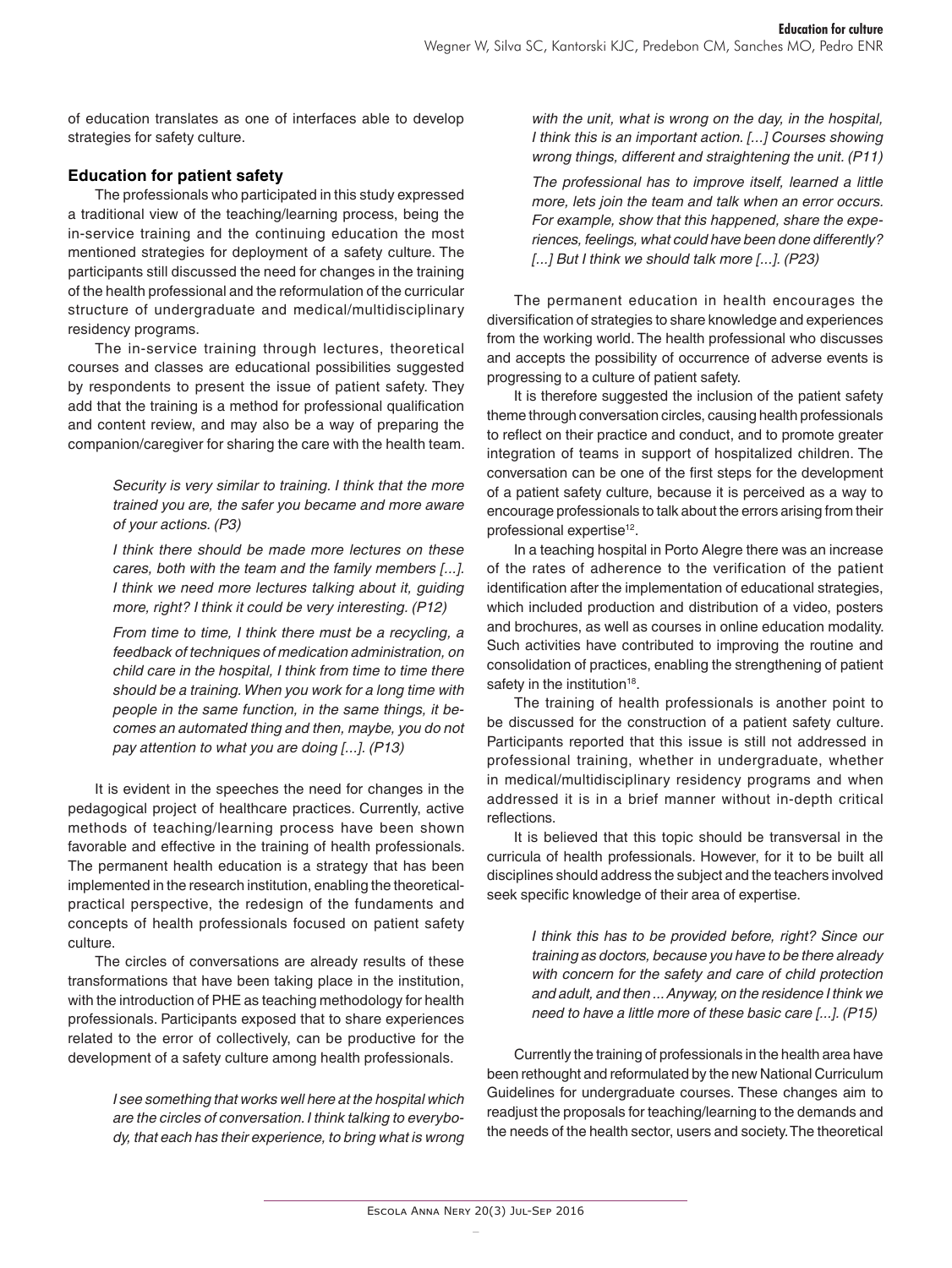and practical framework of the patient safety should be included in the curricular chronogram, being object of the training of health professionals. However, perhaps there is a lack of teachers prepared to problematize this issue with future professionals.

The PHE pedagogical aesthetic is to insert the experience of questioning and the invention of problems in health education. This attractive offer is a condition for the development of intelligence of listening, caring practices, engaged knowledge and permeability to the users<sup>19</sup>.

Patient safety could be a cross-cutting theme in the healthcare of the child. This requires equipping professionals to explore the dynamics of systems, configurations, habits, standards, processes and peculiarities in order to develop analytical and critical skills on their practices, otherwise the traditional models of learning will be maintained<sup>20</sup>. The WHO launched in 2011 a study guide to patient safety for multiprofessional schools with guidelines and recommendations for teachers, and suggestions of topics for the reformulation of curricula. The document covers issues related to team communication, to evidence-based practice, the teamwork, the bioethics of medical errors, the safe handling, among others<sup>21</sup>.

A participant criticized the training of healthcare workers, especially medical training, emphasizing that currently training is still strongly centered on scientific knowledge, with little or non-concern for the individual who has a disease, that leads patient away, losing the main role, being a mere object of intervention and experimentation. This participant commented that the coexistence and the rapprochement with the user result in meaningful experiences for professional training.

> *This should go through an entire reformulation of training. [...] They are not doctors, not nurses, are junior apprentices, then they come with the bias of the research. The research is steeped in technology. I tell them "you are not graduating in Medicine, you are researchers, technicians, medic is another thing." [...] I think the focus of the training is perverted. [...] The professional does not have to be a reservoir of information, must have basic information and be trained, which can only be to the extent of what that the individual experiences in realworld situations. There is no use in speaking of adverse event if the researcher is not experiencing it with the patient [...]. (P17)*

The knowledge acquired by health professionals today focus on scientific evidence proven experimentally, rarely clinically tested, which culminates in repulsion of the patient and their family. In the context of children hospitalized, for many health professionals all therapeutic process is focused on exams and advanced procedures, with minimal contact, for example, between patient, companion /caregiver and medical assistant.

This way of taking care of children is attended by the student, who reproduces it. Learning, in this context, does not present significant circumstances for the student because he is trained

to produce health by copying a preset model. This view is also visible in other health professions, not exclusive of the doctor.

The transformations in the training of health professionals should be produced together, being essential to qualify the dialogue between the health and education institutions while providing the involvement of the patient and society for the discussion of the patient safety theme<sup>22</sup>. The interactions between the segments of training, attention, management and social control in health should enhance local characteristics and the installed capacities, stimulate the development of the potential of each reality, implement meaningful learning and critical capacity, effectively and creatively<sup>19</sup>.

The direct and permanent supervision is an essential requirement for the health professional in the process of perfecting. A participant pointed out that many residents do not have the guidance and monitoring needed to ensure a safe care. These limitations are present in all the health professions, in a way that the student is exposed to the world of work, without proper preparation to meet all the demands that are required.

> *I think the first thing is the point that we are together with the resident. [...] They [residents] are learning and I think they do not need to learn making a mistake, we have to detect errors before they happen, because they affect patients and we need to preserve life. [...] I see many residents without supervision, and they do, in fact, things that at first are completely wrong and could be readjusted, but they learn erring. [...] (P22)*

Learning from the mistakes is not a consistent strategy with the development of a patient safety culture. It is essential to introduce the prevention of adverse events and the risk management in the training and supervision of health professionals in improvement programs. Student supervision is a complex activity and provided with responsibilities for the professional who assists the student, because it will serve as a model for the professional future. This, in turn, can follow exactly the mentor's recommendations and care strategies. It is believed that the preceptor of residency programs have great responsibility in training and improvement of other professionals, with conditions to contextualize the culture of patient safety for the professional apprentice.

A study conducted at a university at São Paulo found that medical and nursing students realize the error as consequence of human life, but they believe in the possibility of prevention, based on the adoption of measures and system change<sup>22</sup>. The same students consider that the analysis of the error must be systemic, being healthcare progressively more developed in dynamic and specialized environments where there are complex interactions between infrastructure, teams, pathologies, processes and procedures<sup>23</sup>.

Patient safety incidents are considered sources of learning for everyone involved. However, there are already several evidences punctuating the main causes and contributing factors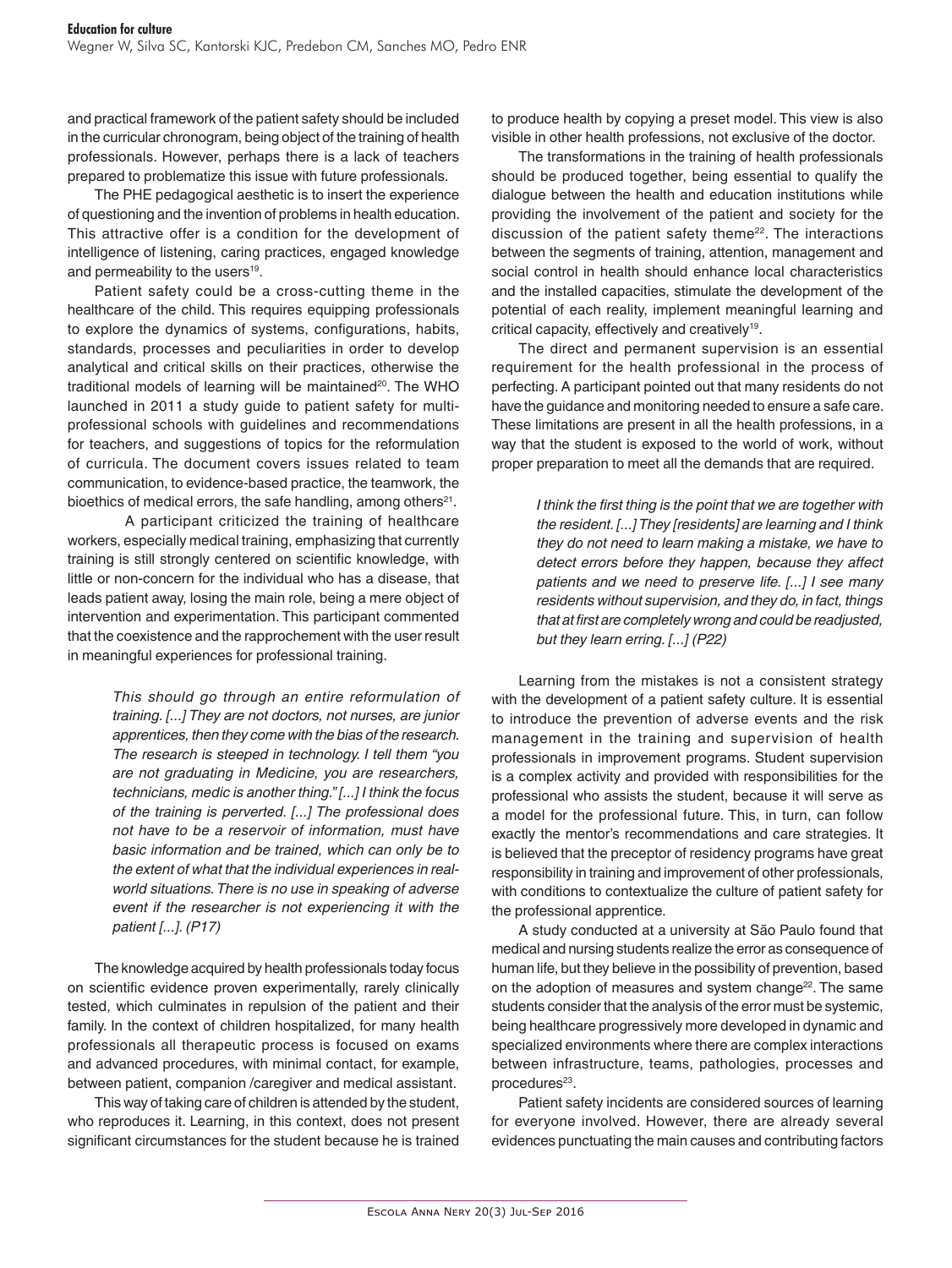related to adverse events, which can serve as subsidy for the teaching/learning process of future professionals and serve as practical examples for teachers in the formulation of problems for teaching activities.

# **CONCLUSIONS AND IMPLICATIONS FOR PRACTICE**

This research showed strategies identified by health professionals for the construction of the patient safety culture. They are: error identification and reporting, with consequent learning process of its occurrence; conception of the collective mistake and the importance of teamwork; consumption and production of research as subsidies for implement cultural changes in institutions; transposition of the biomedical model for comprehensive care; continuing education for insertion of the theme in the daily work; and insertion of patient safety as a crosscutting theme in the training of health professionals, disseminating it in all contexts.

Thus, it can inferred that the patient safety culture should be incorporated in the health institutions in a more underlying and systemic way, enabling the guarantee of the security of patients and the development of best practices in health. Another important aspect is the incorporation of this issue during the academic training of professionals so that it can modify the current situation in which health practices accumulate risks and enhance failures. It is expected the incorporation of safety culture since the beginning of the training process in which the student recognize the mistakes, learn from them and report on their occurrence in a transparent manner.

The data from this research allow affirming that the development of a safety culture is not an easy job. On the contrary, it takes time to assimilate changes ranging from the simplest to the most complex, as well as the challenges to sensitize professionals in their daily practice. In addition, it will require from the subjects a constant feeling of team/collective since the attitudes of individual blaming are not able to bring about the necessary changes, and may also mask information or make some incidents not even being notified. Still, errors in health care are not voluntary or individual attitudes; they are related to a context and development of assistive process that needs to be rethought.

One of the conditions for the development of patient safety culture is teamwork and both will require health professionals to incorporate and enhance the idea of collective and shared responsibility. Still, with regard to the team, the Health Institutions need to review their PHE strategies because the theoretical training through lectures and conferences, do not represent the best strategy to ensure the training of professionals based on knowledge. In most situations, teachers lack dynamic attitudes and active methodologies that may involve the professionals in a most significant form and committed with the future social assumed on the role of caregivers.

It is essential to reflect on the relationship between the occurrence of errors in the training of health professionals and

the pedagogical model adopted by educational institutions. The establishment of the patient safety culture brings with it the need to transpose the biomedical model of biological appreciation over the human. Still, it is necessary to think of the integrality of attention in health. Several respondents reported that during their training they did not have contact with the subject of patient safety and this allows to recognize a failure related to training in health, since this matter should be transverse to the undergraduate curricula.

It is confirmed that recognizing and admitting that mistakes and failures are fundamental aspects covered in education for patient safety culture. These attitudes can contribute to the early identification of the error and decision-making, preventing the camouflage and denial of the teams, as well as developing strategies for prevention and recurrence of the identified and documented inadequacies.

It is noteworthy that the implementation of a safety culture runs through multiple instances of an institution and needs the involvement and commitment from the central administration to the support services. The maturation of this systemic and procedural view is one of the challenges for the construction of this culture in healthcare scenarios.

It is pondered that the study had as main limitations those relating to methodological design, which does not aim to generalize the results. It adds up also the specificity related to the participation of health professionals inserted exclusively in the context of pediatric hospitalization. Nevertheless, the issues relevant to education for a culture of patient safety may apply in other contexts of care.

Thus, it is recommended to future studies that problematize the issue with other workers and users of institutions that foster the construction of safety culture in its strategic planning and institutional philosophy.

# **REFERENCES**

- 1. Kohn LT, Corrigan JM, Donaldson MS. To err is human: building a safer health care system. Washington/DC: National Academy Press; 2000.
- 2. Wachter, RM. Patient safety at 10 years: how far have we come? What's next. OR Manager. 2010 mar;26(3):5-7.
- 3. World Health Organization (WHO). World Alliance for Patient Safety. Forward Programme 2008-2009. Geneva (Switzerland): World Health Organization; 2008.
- 4. Rede Brasileira de Enfermagem e Segurança do Paciente. Estratégias para a segurança do paciente: manual para profissionais da saúde. Porto Alegre (RS): EDIPUCRS; 2013.
- 5. Harada MJCS, Chanes DC, Kusahara DM, Pedreira MLG. Segurança na administração de medicamentos em Pediatria. Acta Paul. Enferm. 2012 jul/ago;25(4):639-42.
- 6. Duarte SC, Stipp MA, Silva MM, Oliveira FT. Adverse events and safety in nursing care. Rev. Bras. Enferm. 2015 jan/fev;68(1):136-46.
- 7. Oliveira RM, Leitão IMTA, Silva LMS, Figueiredo SV, Sampaio RL, Gondim MM. Strategies for promoting patient safety: from the identification of the risks to the evidence-based practices. Esc Anna Nery. 2014 jan/mar;18(1):122-129.
- 8. Silva T, Wegner W, Pedro ENR. Segurança da criança hospitalizada na UTI: compreendendo os eventos adversos sob a ótica do acompanhante. Rev. Eletr. Enf. 2012 abr/jun;14(2):337-44.